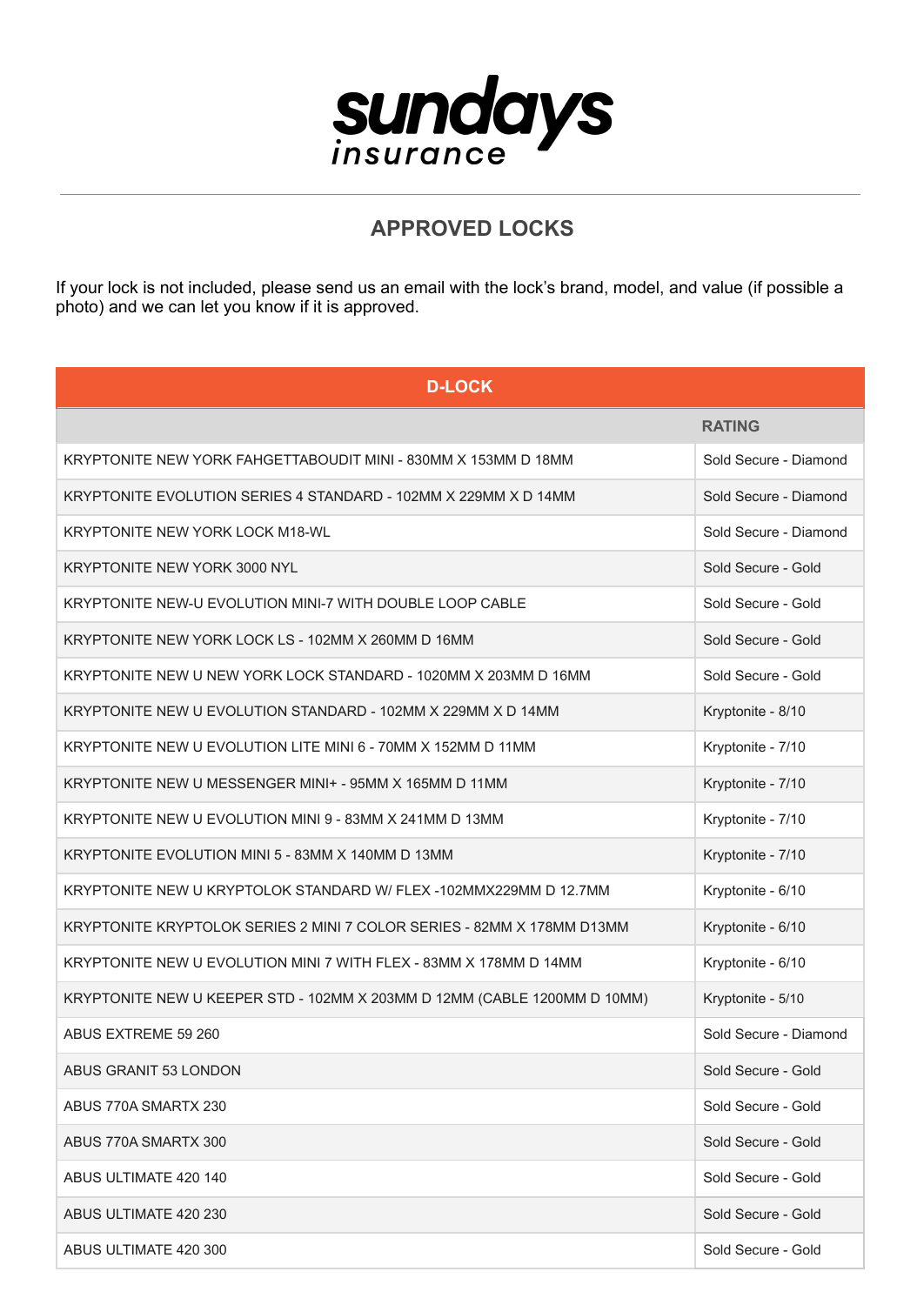| ABUS SUPER ULTIMATE 430 9"                                                                | Sold Secure - Gold     |
|-------------------------------------------------------------------------------------------|------------------------|
| ABUS SUPER ULTIMATE 430 11"                                                               | Sold Secure - Gold     |
| ABUS LOCK U-BOLT GRANIT-X-PLUS 540-230 EAZY KF                                            | Sold Secure - Gold     |
| ABUS LOCK U-BOLT GRANIT-X-PLUS 540-300                                                    | Sold Secure - Gold     |
| ABUS LOCK U-BOLT ULTRA 410-140+SH34 (6)                                                   | Security Level - 15/15 |
| ABUS LOCK U-BOLT GRANIT Plus 470                                                          | Abus - 12/15           |
| ABUS LOCK U-BOLT GRANIT PLUS 640 150 X 83MM                                               | Abus - 12/15           |
| ABUS LOCK U-BOLT ULTIMATE 420 - 230 + USH + COBRA 10 / 120 (6)                            | Abus - 12/15           |
| ABUS LOCK U-MINIi 40                                                                      | Abus - 11/15           |
| ONGUARD BRUTE STANDARD                                                                    | Sold Secure - Diamond  |
| ONGUARD PITBULL STANDARD                                                                  | Sold Secure - Diamond  |
| <b>ONGUARD PITBULL LS</b>                                                                 | Sold Secure - Diamond  |
| ONGUARD PITBULL STANDARD DT                                                               | Sold Secure - Diamond  |
| ONGUARD X SERIES PITBULL STANDARD                                                         | Sold Secure - Diamond  |
| ONGUARD PITBULL SERIES MINI D-LOCK - 90MM X 140MM D 14MM                                  | Onguard - 80           |
| ONGUARD PITBULL SERIES MEDIUM D-LOCK - 90MM X 175MM D 14M                                 | No rating available    |
| ONGUARD BULLDOG SERIES MINI D-LOCK - SHACKLE 90MM X 140MM D 13MM (CABLE<br>1200MM D 10MM) | No rating available    |
| <b>OXFORD SHACKLE 14 320</b>                                                              | Sold Secure - Diamond  |
| OXFORD SHACKLE 14 260                                                                     | Sold Secure - Diamond  |
| OXFORD SENTINEL PLUS 14 260                                                               | Sold Secure - Diamond  |
| OXFORD SENTINEL PLUS 14 320                                                               | Sold Secure - Diamond  |
| OXFORD MAGNUM [16MM] (REGULAR)                                                            | Sold Secure - Gold     |
| OXFORD MAGNUM - LARGE [16MM]                                                              | Sold Secure - Gold     |
| OXFORD MAGNUM 270                                                                         | Sold Secure - Gold     |
| TRELOCK BS 510 [16MM]                                                                     | Sold Secure - Gold     |
| TRELOCK MB 600 [16MM]                                                                     | Sold Secure - Gold     |
| TRELOCK BS 610 [16MM]                                                                     | Sold Secure - Gold     |
| <b>TRELOCK U6</b>                                                                         | Sold Secure - Gold     |
| <b>TRELOCK U6L</b>                                                                        | Sold Secure - Gold     |
| <b>TRELOCK U5 MINI</b>                                                                    |                        |
|                                                                                           | Sold Secure - Gold     |
| <b>TRELOCK U5 MINI FLEX</b>                                                               | Sold Secure - Gold     |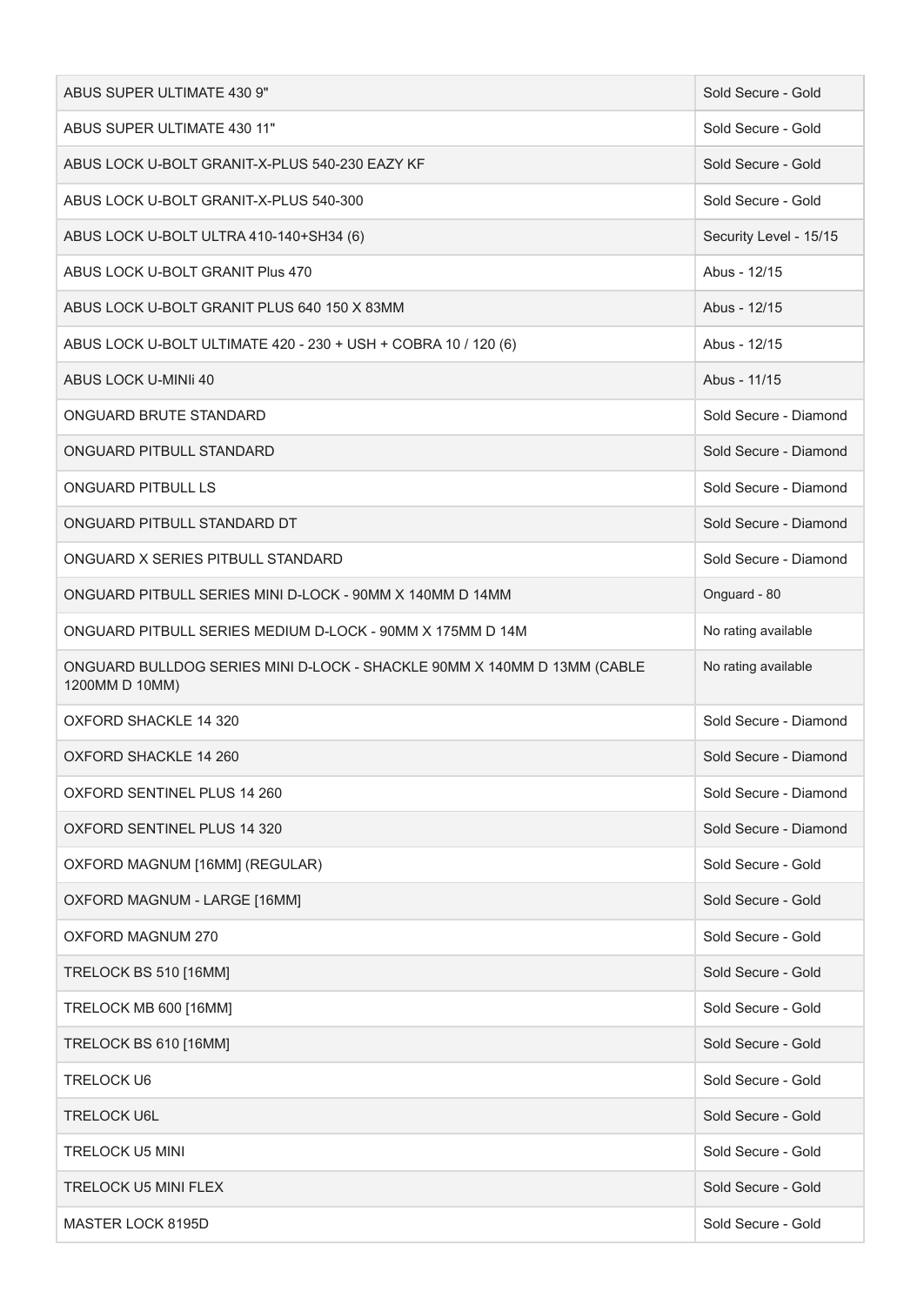| MASTER LOCK 8285                                                            | Sold Secure - Gold  |
|-----------------------------------------------------------------------------|---------------------|
| MASTER LOCK 8278                                                            | Sold Secure - Gold  |
| SQUIRE EIGER 230                                                            | Sold Secure - Gold  |
| <b>SQUIRE EIGER COMPACT</b>                                                 | Sold Secure - Gold  |
| <b>SQUIRE EIGER MINI</b>                                                    | Sold Secure - Gold  |
| SQUIRE HAMMERHEAD 230                                                       | Sold Secure - Gold  |
| SQUIRE HAMMERHEAD 230 10C                                                   | Sold Secure - Gold  |
| SQUIRE HAMMERHEAD 290                                                       | Sold Secure - Gold  |
| <b>SQUIRE INIGMA BL1</b>                                                    | Sold Secure - Gold  |
| SEATYLOCK PENTAGON 220                                                      | Sold Secure - Gold  |
| SEATYLOCK PENTAGON300                                                       | Sold Secure - Gold  |
| SEATYLOCK MASON 85 140                                                      | Sold Secure - Gold  |
| SEATYLOCK MASON 85 180                                                      | Sold Secure - Gold  |
| <b>TEX-LOCK X-LOCK</b>                                                      | Sold Secure - Gold  |
| TEX-LOCK EYELET AND X-LOCK S                                                | Sold Secure - Gold  |
| TEX-LOCK EYELET AND X-LOCK M                                                | Sold Secure - Gold  |
| TEX-LOCK EYELET AND X-LOCK L                                                | Sold Secure - Gold  |
| AXA NEWTON PRO                                                              | Sold Secure - Gold  |
| STERLING 272S                                                               | Sold Secure - Gold  |
| ZEFAL K-TRAZ U17                                                            | Sold Secure - Gold  |
| YALE YUL3                                                                   | Sold Secure - Gold  |
| ULAC STOCKHOLM - 78MM X 130MM D 14MM                                        | Sold Secure - Gold  |
| TRIMAX MAX90 ULTRA MAX [16MM]                                               | Sold Secure - Gold  |
| GIANT SURELOCK PROTECTOR 1 DT - 113MM X 235MM D 14MM (CABLE 1200MM D 10MM)  | Sold Secure - Gold  |
| GIANT SURELOCK PROTECTOR 1 LS - 113MM X 300MM D 14MM                        | Sold Secure - Gold  |
| GIANT SURELOCK PROTECTOR 2 LS - 115MM X 290MM D 13MM                        | No rating available |
| GIANT SURELOCK PROTECTOR 2 STD - 115MM X 225MM D 13MM (CABLE 1200MM D 10MM) | No rating available |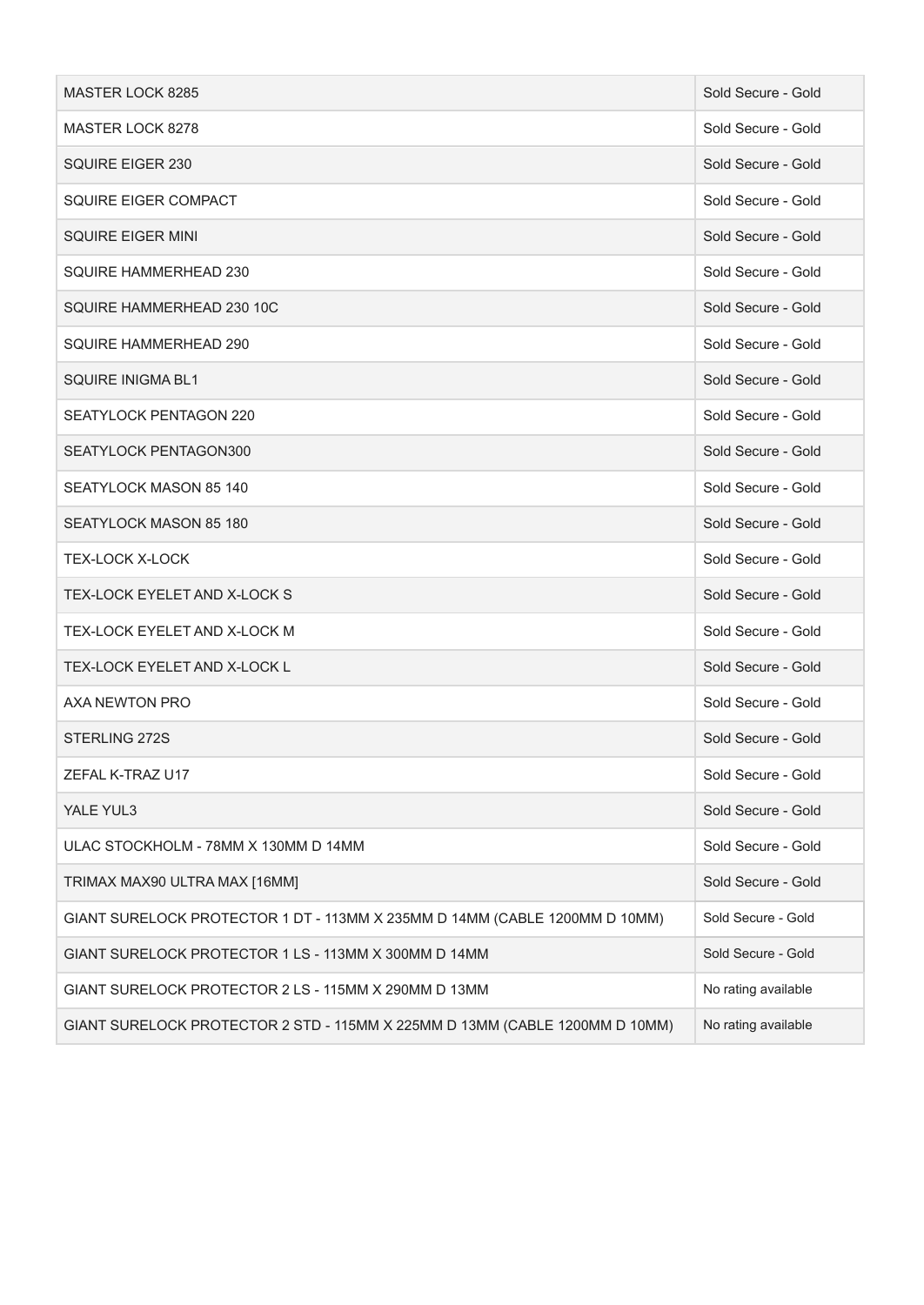#### **ALARM D-LOCK**

|                                                | <b>RATING</b>      |
|------------------------------------------------|--------------------|
| ABUS LOCK U-BOLT SMART X -770A ALARM 230 + USH | Sold Secure - Gold |
| ABUS LOCK U-BOLT 440 ALARM 160 + USH           | Abus - 8/10        |
| ULAC BANGDOGGE ALARM - 83MM x 153MM D 13MM     | Ulac - 8/10        |

### **WEARABLE LOCKS**

|                         | <b>RATING</b>      |
|-------------------------|--------------------|
| LITELOK ORIGINAL        | Sold Secure - Gold |
| LITELOK WEARABLE SMALL  | Sold Secure - Gold |
| LITELOK WEARABLE MEDIUM | Sold Secure - Gold |
| LITELOK WEARABLE LARGE  | Sold Secure - Gold |
| LITELOK GOLD MOTO       | Sold Secure - Gold |

| <b>LINK LOCK</b>                                                 |                     |
|------------------------------------------------------------------|---------------------|
|                                                                  | <b>RATING</b>       |
| ABUS BORDO X-PLUS 6500 BLK 110 CM SH                             | Sold Secure - Gold  |
| ABUS BORDO X-PLUS 6500 BLACK 85 CM SH                            | Sold Secure - Gold  |
| ABUS BORDO 6000 BIG BLACK 120 CM SH                              | Abus - 10/15        |
| ABUS BORDO 6000 PLUS BLACK 90CM SH                               | Abus - 10/15        |
| ABUS BORDO LITE 6055 RED - 850MM                                 | Abus - 7/15         |
| ABUS BORDO LITE 6055 BLACK 60 CM                                 | Abus - 7/15         |
| ABUS BORDO LITE 6055 RED 60 CM                                   | Abus - 7/15         |
| ABUS BORDO U-GRIP 5700 BLK 80CM SH (6)                           | Abus - 7/15         |
| ABUS BORDO U-GRIP 5700 BIG BLK 100CM SH (6)                      | Abus - 7/15         |
| ABUS LOCK BORDO 6015 BLACK 90CM + BOSCH BATTERYLOCK PLUS RACK SH | No rating available |
| KRYPTONITE KRYPTOLOK 610 FOLD - 1000MM                           | Kryptonite - 6/10   |
| KRYPTONITE KRYPTOLOK 685 FOLD - 850MM                            | Kryptonite - 6/10   |
| TRELOCK FS 500 TORO                                              | Sold Secure - Gold  |
| ONGUARD K9 SERIES - HEAVY DUTY PLATE LINK LOCK 790MM             | No rating available |
| BONTRAGER ELITE KEYED FOLDING LOCK - 800MM                       | No rating available |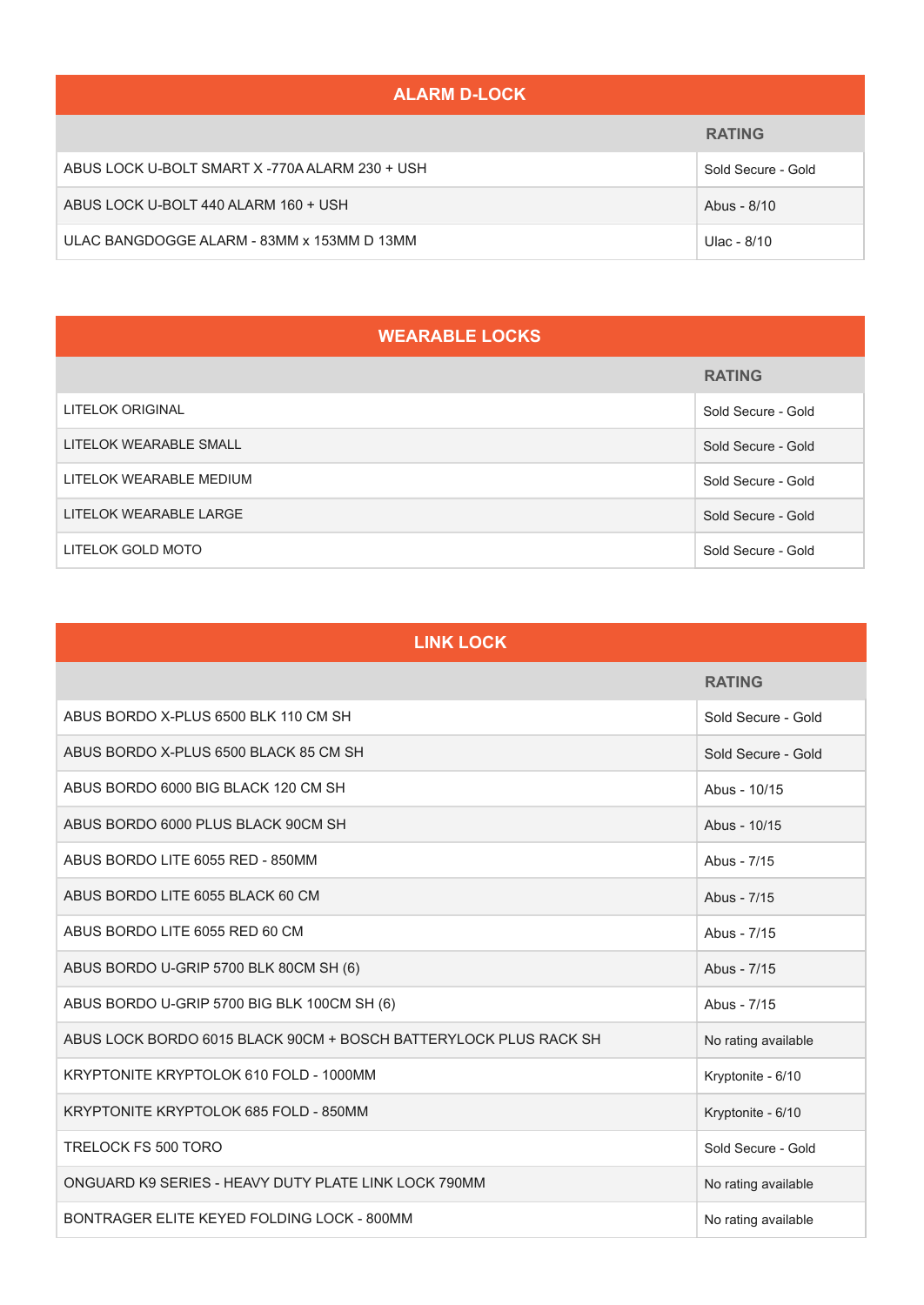# **ALARM LINK LOCK RATING** ABUS LOCK BORDO 6000 ALARM BLACK 90CM SH<br>Abus - 10/15

| <b>CHAIN LOCK</b>                                                   |                    |
|---------------------------------------------------------------------|--------------------|
|                                                                     | <b>RATING</b>      |
| KRYPTONITE KRYPTOLOK 955 MINI                                       | Sold Secure - Gold |
| KRYPTONITE KRYPTOLOK SERIES 2 990 COMBO CHAIN                       | Sold Secure - Gold |
| KRYPTONITE KRYPTOLOK SERIES 2 912 COMBO CHAIN                       | Sold Secure - Gold |
| KRYPTONITE KRYPTOLOK SERIES 2 995 INTEGRATED CHAIN                  | Sold Secure - Gold |
| KRYPTONITE KRYPTOLOK SERIES 2 912 INTEGRATED CHAIN                  | Sold Secure - Gold |
| KRYPTONITE KRYPTOLOK SERIES 2 915 INTEGRATED CHAIN                  | Sold Secure - Gold |
| KRYPTONITE NEW YORK FAHGETTABOUDIT CHAIN 1415 - 1500MM D 14MM       | Sold Secure - Gold |
| KRYPTONITE NEW YORK FAHGETTABOUDIT CHAIN 1410 - 1000MM D 14MM       | Sold Secure - Gold |
| KRYPTONITE NEW YORK LEGEND CHAIN 1515 - 1500MM D 15MM               | Kryptonite - 10/10 |
| KRYPTONITE NEW YORK LEGEND CHAIN 1590 - 900MM D 15MM                | Kryptonite - 10/10 |
| KRYPTONITE NEW YORK CHAIN 1210 - 1000MM D 12MM                      | Kryptonite - 9/10  |
| KRYPTONITE NEW YORK CHAIN 1217 - 1700MM D 12MM                      | Kryptonite - 9/10  |
| KRYPTONITE NEW YORK NOOSE CHAIN 1213 - 1300MM D 12MM                | Kryptonite - 9/10  |
| KRYPTONITE EVOLUTION SERIES 4 1090 INTEGRATED CHAIN - 900MM D 10MM  | Kryptonite - 8/10  |
| KRYPTONITE EVOLUTION SERIES 4 1016 INTEGRATED CHAIN - 1600MM D 10MM | Kryptonite - 8/10  |
| KRYPTONITE EVOLUTION SERIES 4 1055 INTEGRATED CHAIN - 550MM D 10MM  | Kryptonite - 8/10  |
| ABUS GRANIT CITYCHAIN X-PLUS 1060 85                                | Sold Secure - Gold |
| ABUS GRANIT CITYCHAIN X-PLUS 1060 110                               | Sold Secure - Gold |
| ABUS GRANIT CITYCHAIN X-PLUS 1060 140                               | Sold Secure - Gold |
| ABUS GRANIT CITYCHAIN X-PLUS 1060 170                               | Sold Secure - Gold |
| ABUS IVY CHAIN 9100 85                                              | Sold Secure - Gold |
| ABUS IVY CHAIN 9100 110                                             | Sold Secure - Gold |
| ABUS IVY CHAIN 9100 140                                             | Sold Secure - Gold |
| ABUS IVY CHAIN 9100 170                                             | Sold Secure - Gold |
| ABUS CITYCHAIN 1010 85                                              | Sold Secure - Gold |
| ABUS CITYCHAIN 1010 110                                             | Sold Secure - Gold |